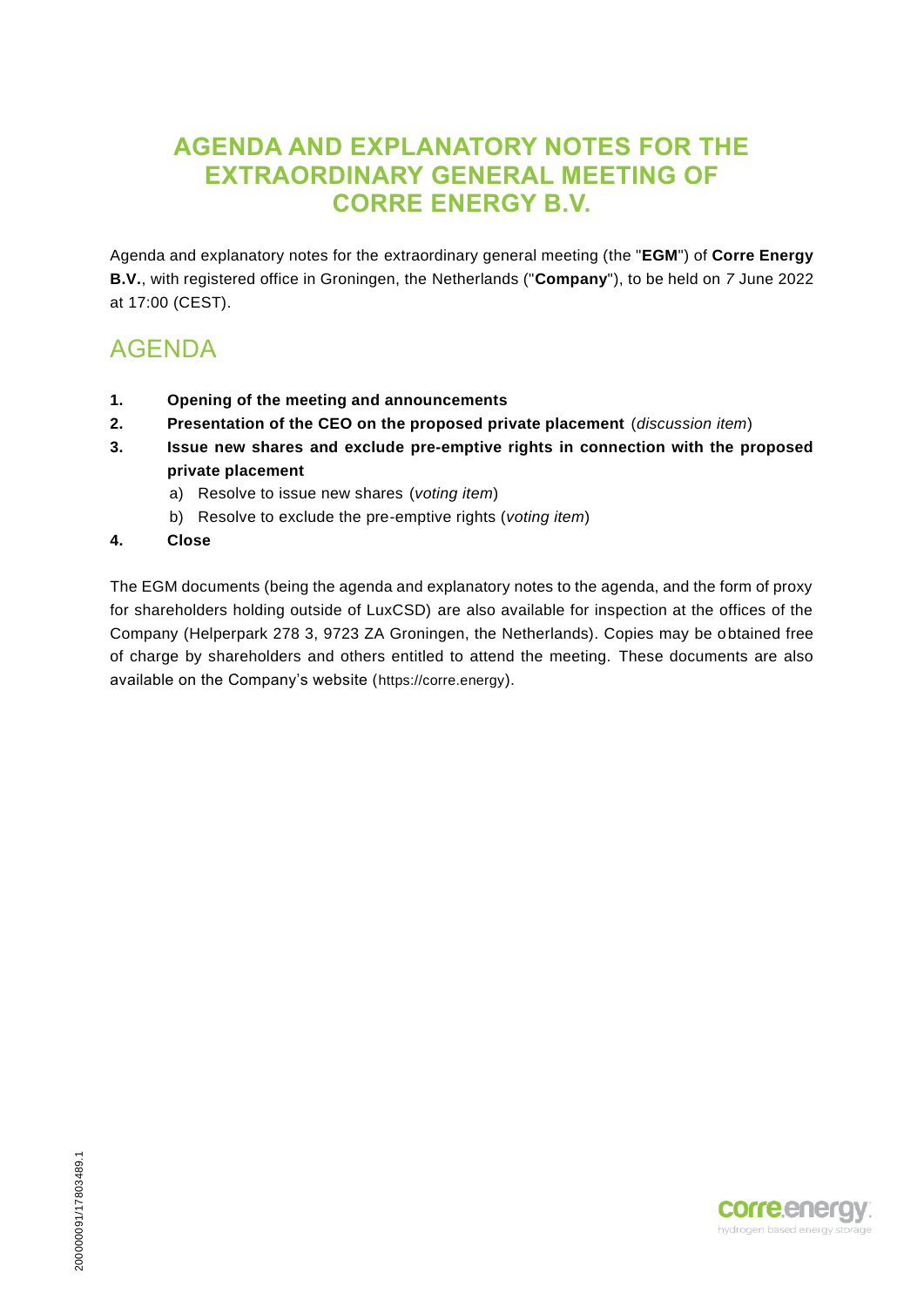# EXPLANATORY NOTES TO THE AGENDA

### Agenda item 2 – Presentation of the CEO on the proposed private placement (*discussion item*)

As announced on 23 May 2022, the Company proposes to raise approximately €10-15 million in new equity and has conditionally placed new ordinary shares in the capital of the Company with certain institutional and other professional investors in Ireland and the United Kingdom, to a very restricted number of investors who are reasonably believed to be qualified institutional buyers (as defined in Rule 144A under, and in compliance with, the U.S. Securities Act of 1933, as amended or an appropriate exemption thereunder) and to certain other investors in Ireland in each case in accordance with securities laws conditional on the passing of the resolutions set out at 3a) and 3b) of the Agenda of the EGM (the "**Placing**"). Total funds raised under the Placing are €10.878,921.

#### **Reasons for the Placing and use of proceeds**

Since the Company's IPO, the global need to accelerate the deployment of renewable energy and the need to ensure security of energy supply has intensified. More specifically, the EU Commission published its REPowerEU plan on 18 May entitled "*A Plan to rapidly reduce dependence on Russian fossil fuels and fast forward the green transition*". The main aim of this plan is to improve the EU's energy security and accelerate the roll-out of renewable energy deployment. Under this plan, both permitting for renewable energy projects and energy storage solutions will be accelerated with electricity storage solutions in particular described as being of "*overriding public interest*". The REPowerEU plan has been accompanied by a range of increased renewable energy targets from individual countries across Europe. Long duration energy storage ("**LDES**") is essential to integrating the different components of the energy system enabling full decarbonisation and the full deployment of a growing supply of renewable energy sources.

Demand for the Company's proven LDES solution has continued to experience heightened interest from a range of market parties and the Company will directly benefit from the REPowerEU plan and increased renewable targets. This is driving strong offtake demand for the Company's storage solutions from a range of customers including investment grade utilities and commodity trading houses.

The Board and the Company's management have recognised this imperative and identified significant opportunities not just to accelerate the development of its existing pipeline of 11 EUdesignated LDES projects but also to expand its pipeline through securing new land option agreements and cavern storage agreements along with potential acquisition opportunities. This is the main driver for the current proposed transaction.

Net proceeds from the Placing are expected to be used to support management's ambitious growth strategy. More specifically, the funds will be used to accelerate the development of the Company's current Green Hydrogen Hub project in Denmark and its near-term projects in Germany. The funds will also be used for the development of its unique LDES project pipeline, further project origination and to capitalise on strategic acquisition opportunities.